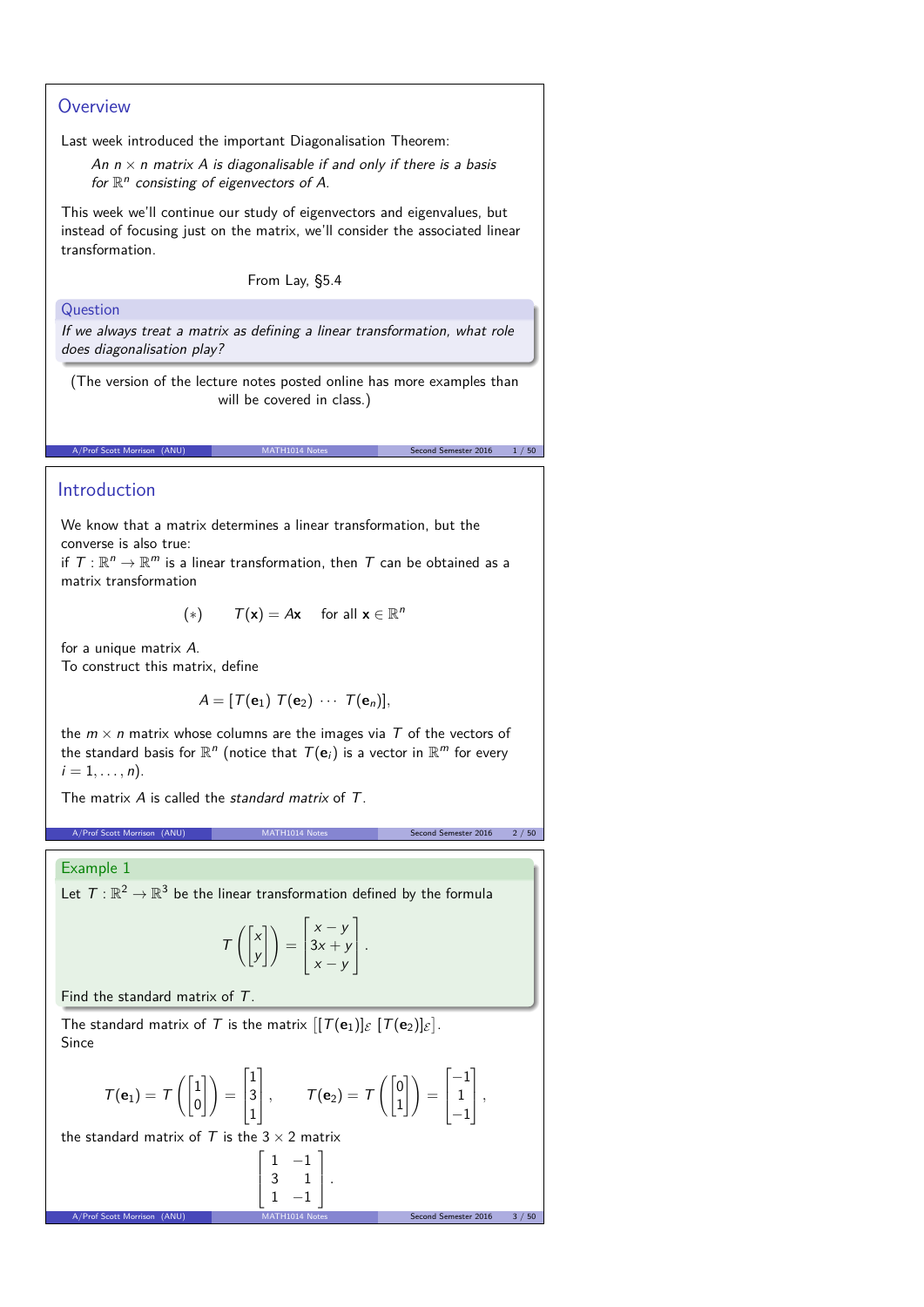| Example 2                                                                                                                                                                                     |
|-----------------------------------------------------------------------------------------------------------------------------------------------------------------------------------------------|
| Let $A = \begin{bmatrix} 2 & 0 & 1 \\ 0 & -1 & 0 \\ 0 & 0 & 1 \end{bmatrix}$ . What does the linear transformation $T(\mathbf{x}) = A\mathbf{x}$<br>do to each of the standard basis vectors? |
|                                                                                                                                                                                               |
| • The image of $\mathbf{e}_1$ is the vector $\begin{vmatrix} 2 \\ 0 \\ 0 \end{vmatrix} = T(\mathbf{e}_1)$ . Thus, we see that $T$                                                             |
| multiplies any vector parallel to the $x$ -axis by the scalar 2.                                                                                                                              |
|                                                                                                                                                                                               |
| • The image of <b>e</b> <sub>2</sub> is the vector $\begin{vmatrix} 0 \\ -1 \\ 0 \end{vmatrix} = T(e_2)$ . Thus, we see that T                                                                |
| multiplies any vector parallel to the y-axis by the scalar $-1$ .                                                                                                                             |
| • The image of <b>e</b> <sub>3</sub> is the vector $\begin{vmatrix} 1 \\ 0 \\ 1 \end{vmatrix} = T(e_3)$ . Thus, we see that T                                                                 |
| sends a vector parallel to the z-axis to a vector with equal $x$ and z                                                                                                                        |
| coordinates.                                                                                                                                                                                  |
| A/Prof Scott Morrison (ANU)<br>Second Semester 2016<br>MATH1014 Notes<br>4 / 50                                                                                                               |

When we introduced the notion of coordinates, we noted that choosing different bases for our vector space gave us different coordinates. For example, suppose

$$
\mathcal{E} = \{e_1, e_2, e_3\} \text{ and } \mathcal{B} = \{e_1, e_2, -e_1 + e_3\}.
$$

Then

$$
\mathbf{e_3} = \left[ \begin{array}{c} 0 \\ 0 \\ 1 \end{array} \right]_{\mathcal{E}} = \left[ \begin{array}{c} 1 \\ 0 \\ 1 \end{array} \right]_{\mathcal{B}}.
$$

When we say that  $T\mathbf{x} = A\mathbf{x}$ , we are implicitly assuming that everything is written in terms of standard  $\mathcal E$  coordinates.

Instead, it's more precise to write

$$
[\mathcal{T}(\mathbf{x})]_{\mathcal{E}} = A[\mathbf{x}]_{\mathcal{E}} \quad \text{with} \quad A = [[\mathcal{T}(\mathbf{e}_1)]_{\mathcal{E}} [\mathcal{T}(\mathbf{e}_2)]_{\mathcal{E}} \cdots [\mathcal{T}(\mathbf{e}_n)]_{\mathcal{E}}]
$$

Every linear transformation  $T$  from  $\mathbb{R}^n$  to  $\mathbb{R}^m$  can be described as multiplication by its standard matrix: the standard matrix of  $T$  describes the action of  $\mathcal T$  in terms of the coordinate systems on  $\mathbb R^n$  and  $\mathbb R^m$  given by the standard bases of these spaces. A/Prof Scott Morrison (ANU) MATH1014 Notes Second Semester 2016 5/50

If we start with a vector expressed in  $\mathcal E$  coordinates, then it's convenient to represent the linear transformation T by  $[T(\mathbf{x})]_{\mathcal{E}} = A[\mathbf{x}]_{\mathcal{E}}$ .

However, for any sets of coordinates on the domain and codomain, we can find a matrix that represents the linear transformation in those coordinates:

$$
[\mathcal{T}(\mathbf{x})]_{\mathcal{C}}=A[\mathbf{x}]_{\mathcal{B}}
$$

(Note that the domain and codomain can be described using different coordinates! This is obvious when A is an  $m \times n$  matrix for  $m \neq n$ , but it's also true for linear transformations from  $\mathbb{R}^n$  to itself.)

A/Prof Scott Morrison (ANU) MATH1014 Notes Second Semester 2016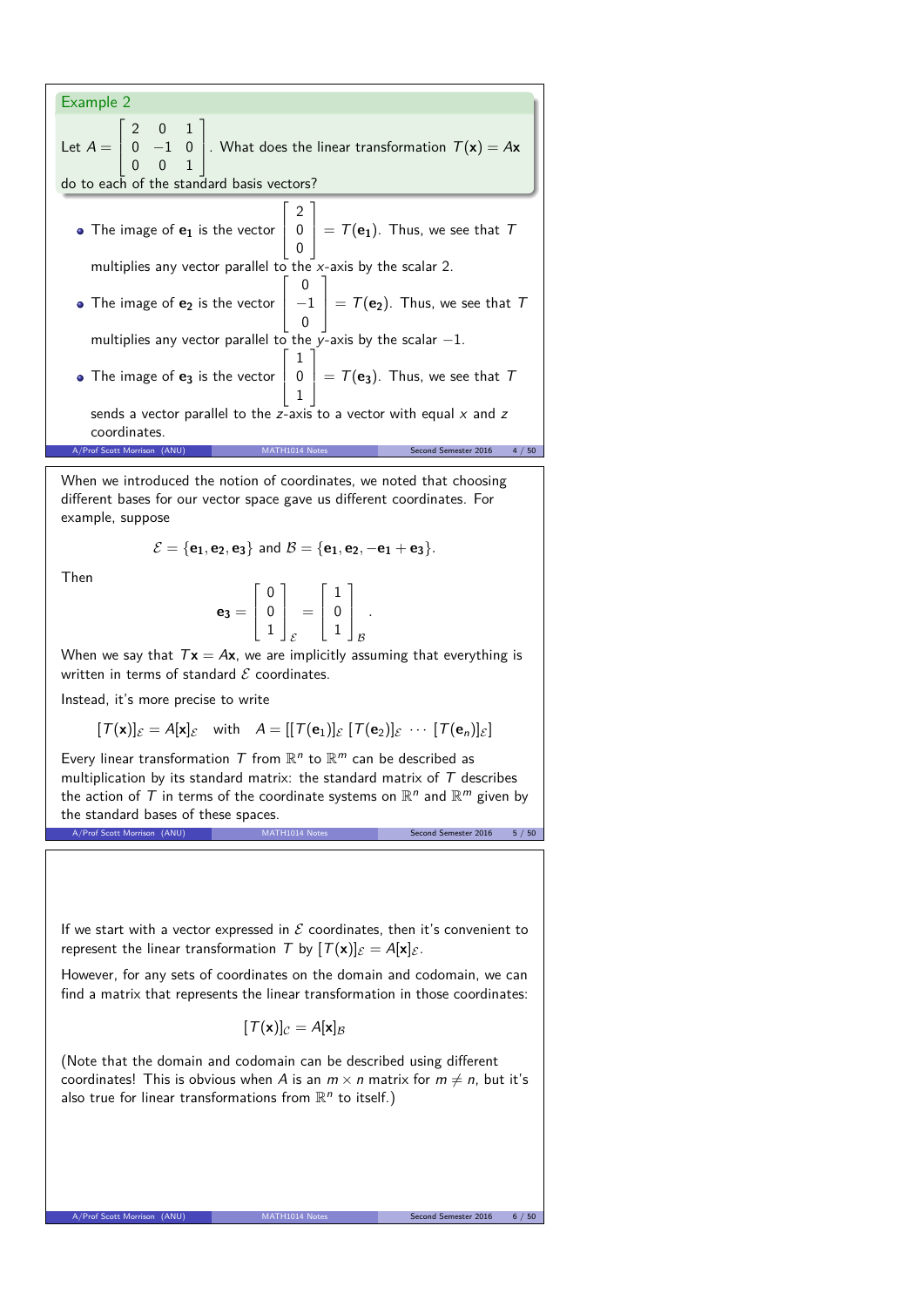## Example 3 For  $A =$  $\Gamma$  $\overline{1}$ 2 0 1  $0 -1 0$ 0 0 1 T. , we saw that  $[T(\mathbf{x})]_{\mathcal{E}} = A[\mathbf{x}]_{\mathcal{E}}$  acted as follows:  $\bullet$  T multiplies any vector parallel to the x-axis by the scalar 2. • T multiplies any vector parallel to the y-axis by the scalar  $-1$ .  $\bullet$  T sends a vector parallel to the z-axis to a vector with equal x and z coordinates. Describe the matrix B such that  $[T(x)]_B = A[x]_B$ , where  $B = \{e_1, e_2, -e_1 + e_3\}.$ Just as the *i<sup>th</sup>* column of A is  $[T(e_i)]_{\mathcal{E}}$ , the *i<sup>th</sup>* column of B will be  $[T(\mathbf{b_i})]_{\mathcal{B}}$ . Since  $e_1 = b_1$ ,  $T(b_1) = 2b_1$ . Similarly,  $T(b_2) = -b_2$ . Thus we see that  $B =$  $\Gamma$  $\begin{array}{|c|c|c|c|c|} \hline 0 & -1 & * \ \hline 0 & 0 & * \ \hline \end{array}$ 2 0 ∗  $\overline{\phantom{0}}$ T  $\mathbf{I}$  $\vert \cdot$ A/Prof Scott Morrison (ANU) MATH1014 Notes Second Semester 2016 7 / 50 The third column is the interesting one. Again, recall  $B = \{e_1, e_2, -e_1 + e_3\}$ , and  $\bullet$  T multiplies any vector parallel to the x-axis by the scalar 2.  $\bullet$  T multiplies any vector parallel to the y-axis by the scalar  $-1$ .  $\bullet$  T sends a vector parallel to the z-axis to a vector with equal x and z coordinates. The 3<sup>rd</sup> column of B will be  $[T(\mathbf{b}_3)]_B$ .  $T(b_3) = T(-e_1+e_3) = -T(e_1) + T(e_3) = -2e_1+(e_1+e_3) = -e_1+e_3 = b_3$ Thus we see that  $B =$  $\Gamma$  $\overline{\phantom{a}}$ 2 0 0  $0 -1 0$ 0 0 1 T  $\vert \cdot$ Notice that in  $B$  coordinates, the matrix representing  $T$  is diagonal! A/Prof Scott Morrison (ANU) Every linear transformation  $T: V \rightarrow W$  between finite dimensional vector spaces can be represented by a matrix, but the matrix representation of a linear transformation depends on the choice of bases for V and W (thus it is not unique). This allows us to reduce many linear algebra problems concerning abstract vector spaces to linear algebra problems concerning the familiar vector spaces  $\mathbb{R}^n$ . This is important even for linear transformations  $\,\mathcal{T}:\mathbb{R}^n\to\mathbb{R}^m$ since certain choices of bases for  $\mathbb{R}^n$  and  $\mathbb{R}^m$  can make important properties of  $T$  more evident: to solve certain problems easily, it is important to choose the right coordinates.

A/Prof Scott Morrison (ANU) MATH1014 Notes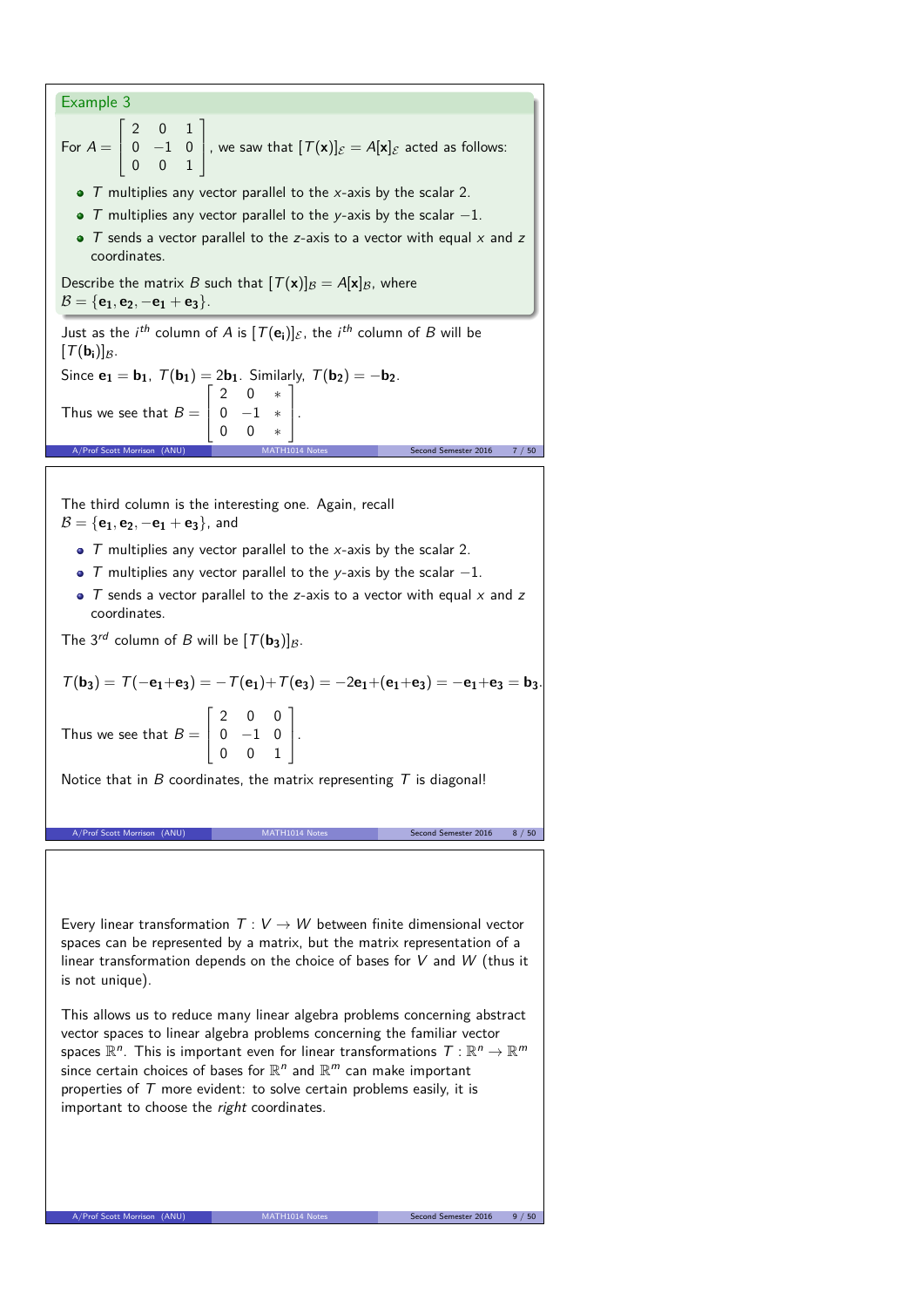# Matrices and linear transformations Let  $T: V \rightarrow W$  be a linear transformation that maps from V to W, and suppose that we've fixed a basis  $B = {\bf{b_1}, \ldots, b_n}$  for V and a basis  $C = \{c_1, \ldots, c_m\}$  for W. For any vector  $\mathbf{x} \in V$ , the coordinate vector  $[\mathbf{x}]_B$  is in  $\mathbb{R}^n$  and the coordinate vector of its image  $[T(\mathbf{x})]_C$  is in  $\mathbb{R}^m$ . We want to associate a matrix  $M$  with  $T$  with the property that  $M[x]_{\mathcal{B}} = [T(x)]_{\mathcal{C}}$ . It can be helpful to organise this information with a diagram  $V \ni \mathbf{x}$   $\longrightarrow$   $\top$   $\longrightarrow$   $\top$   $(\mathbf{x}) \in W$ ↓ ↓  $\mathbb{R}^n \ni [\mathbf{x}]_\mathcal{B}$   $\longrightarrow \text{multiplication by } \mathcal{M}$   $[\mathcal{T}(\mathbf{x})]_\mathcal{C} \in \mathbb{R}^m$ where the vertical arrows represent the coordinate mappings. A/Prof Scott Morrison (ANU) MATH1014 Notes Second Semester 2016 10 / 50 Here's an example to illustrate how we might find such a matrix M: Let  $B = {\bf{b}}_1, {\bf{b}}_2$  and  $C = {\bf{c}}_1, {\bf{c}}_2$  be bases for two vector spaces V and W, respectively. Let  $T: V \rightarrow W$  be the linear transformation defined by  $T(\mathbf{b}_1) = 2\mathbf{c}_1 - 3\mathbf{c}_2$ ,  $T(\mathbf{b}_2) = -4\mathbf{c}_1 + 5\mathbf{c}_2$ . Why does this define the entire linear transformation? For an arbitrary vector  $\mathbf{v} = x_1 \mathbf{b}_1 + x_2 \mathbf{b}_2$  in V, we define its image under T as  $T(\mathbf{v}) = x_1 T(\mathbf{b}_1) + x_2 T(\mathbf{b}_2)$ . A/Prof Scott Morrison (ANU) MATH1014 Notes Second Semester 2016 11 / 50 For example, if **x** is the vector in V given by  $x = 3b_1 + 2b_2$ , so that  $[\mathsf{x}]_\mathcal{B} =$  $\left[3\right]$ 2 1 , we have  $T(x) = T(3b_1 + 2b_2)$  $= 3T(b_1) + 2T(b_2)$  $= 3(2c_1 - 3c_2) + 2(-4c_1 + 5c_2)$  $=-2c_1 + c_2$ . A/Prof Scott Morrison (ANU) MATH1014 Notes Second Semester 2016 12 / 50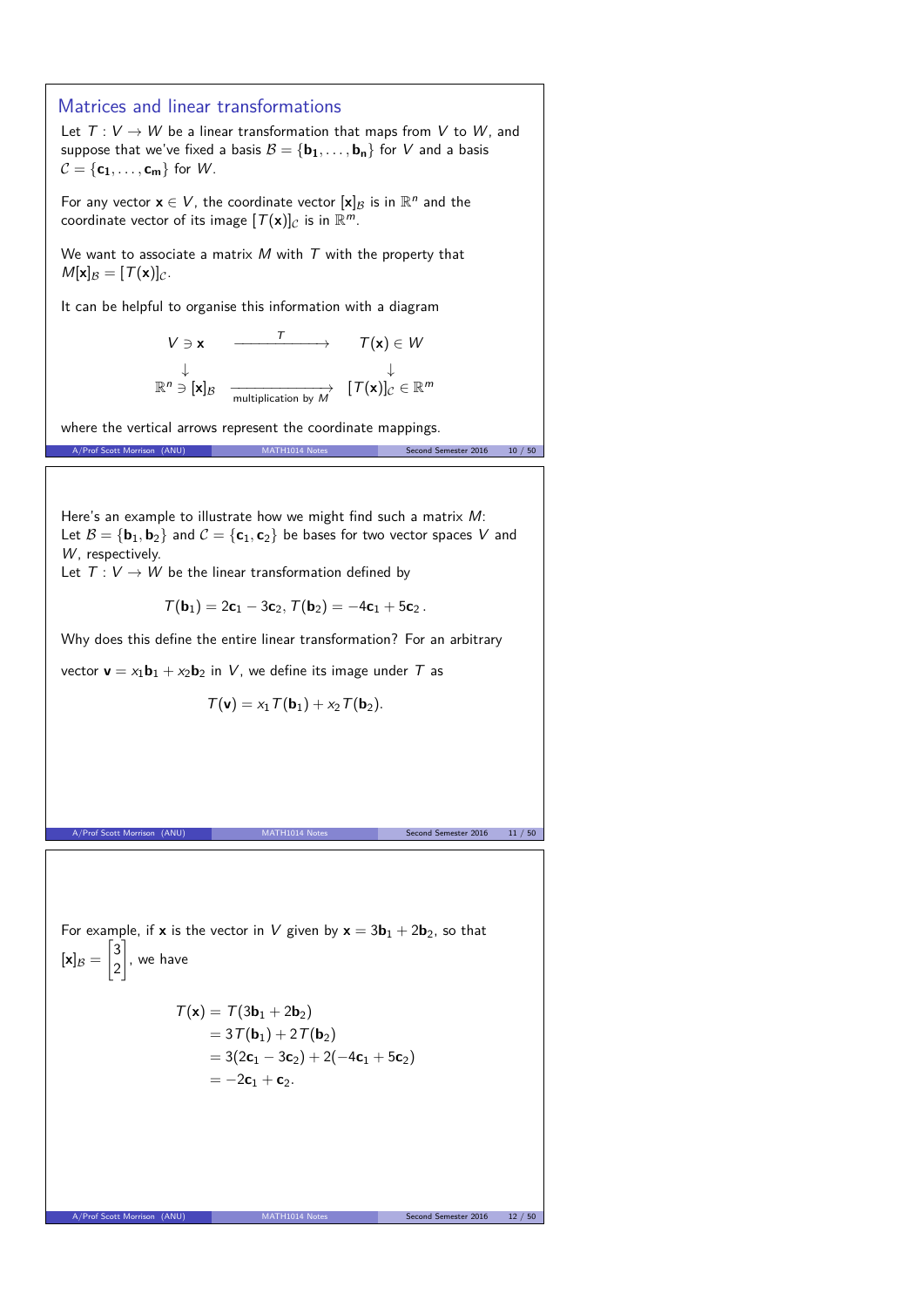Equivalently, we have

$$
[\mathcal{T}(\mathbf{x})]_C = [3\mathcal{T}(\mathbf{b}_1) + 2\mathcal{T}(\mathbf{b}_2)]_C
$$
  
\n
$$
= 3[\mathcal{T}(\mathbf{b}_1)]_C + 2[\mathcal{T}(\mathbf{b}_2)]_C
$$
  
\n
$$
= [[\mathcal{T}(\mathbf{b}_1)]_C \quad [\mathcal{T}(\mathbf{b}_2)]_C \bigg] \begin{bmatrix} 3 \\ 2 \end{bmatrix}
$$
  
\n
$$
= [[\mathcal{T}(\mathbf{b}_1)]_C \quad [\mathcal{T}(\mathbf{b}_2)]_C \bigg] [\mathbf{x}]_B
$$

In this case, since  $T(\mathbf{b}_1) = 2\mathbf{c}_1 - 3\mathbf{c}_2$  and  $T(\mathbf{b}_2) = -4\mathbf{c}_1 + 5\mathbf{c}_2$  we have

$$
[\mathcal{T}(\mathbf{b}_1)]_C = \begin{bmatrix} 2 \\ -3 \end{bmatrix} \quad \text{and} \quad [\mathcal{T}(\mathbf{b}_2)]_C = \begin{bmatrix} -4 \\ 5 \end{bmatrix}
$$

and so

$$
[\mathcal{T}(\mathbf{x})]_C = \begin{bmatrix} 2 & -4 \\ -3 & 5 \end{bmatrix} \begin{bmatrix} 3 \\ 2 \end{bmatrix}
$$

$$
= \begin{bmatrix} -2 \\ 1 \end{bmatrix}.
$$

A/Prof Scott Morrison (ANU) MATH1014 Notes Second Semester 2016 13 / 50

In the last page, we are not so much interested in the actual calculation but in the equation

$$
[\mathcal{T}(\mathbf{x})]_{\mathcal{C}} = \begin{bmatrix} [\mathcal{T}(\mathbf{b}_1)]_{\mathcal{C}} & [\mathcal{T}(\mathbf{b}_2)]_{\mathcal{C}} \end{bmatrix} [\mathbf{x}]_{\mathcal{B}}
$$

This gives us the matrix M:

$$
M = [ [T(\mathbf{b}_1)]_C \quad [T(\mathbf{b}_2)]_C ]
$$

whose columns consist of the coordinate vectors of  $T(\mathbf{b}_1)$  and  $T(\mathbf{b}_2)$  with respect to the basis  $C$  in  $W$ .

A/Prof Scott Morrison (ANU) MATH1014 Notes Second Semester 2016 14 / 50

In general, when  $T$  is a linear transformation that maps from  $V$  to  $W$ where  $B = {\mathbf{b}_1, \ldots, \mathbf{b}_n}$  is a basis for V and  $C = {\mathbf{c}_1, \ldots, \mathbf{c}_m}$  is a basis for  $W$  the matrix associated to  $T$  with respect to these bases is

$$
M = \begin{bmatrix} [T(\mathbf{b}_1)]_c & \cdots & [T(\mathbf{b}_n)]_c \end{bmatrix}.
$$

We write  $\frac{7}{c+8}$  for  $M$ , so that  $\frac{7}{c+8}$  has the property

$$
[\mathcal{T}(\mathbf{x})]_{\mathcal{C}} = [[\mathcal{T}(\mathbf{b}_1)]_{\mathcal{C}} \cdots [ \mathcal{T}(\mathbf{b}_n)]_{\mathcal{C}}] [\mathbf{x}]_{\mathcal{B}}
$$

$$
= \underset{\mathcal{C} \leftarrow \mathcal{B}}{_{\mathcal{T}}} [\mathbf{x}]_{\mathcal{B}}.
$$

The matrix  $\tau_{\epsilon-\beta}$  describes how the linear transformation  $\tau$  operates in terms of the coordinate systems on  $V$  and  $W$  associated to the basis  $\mathcal B$ and  $C$  respectively.

A/Prof Scott Morrison (ANU) MATH1014 Notes Second Semester 2016 15 / 50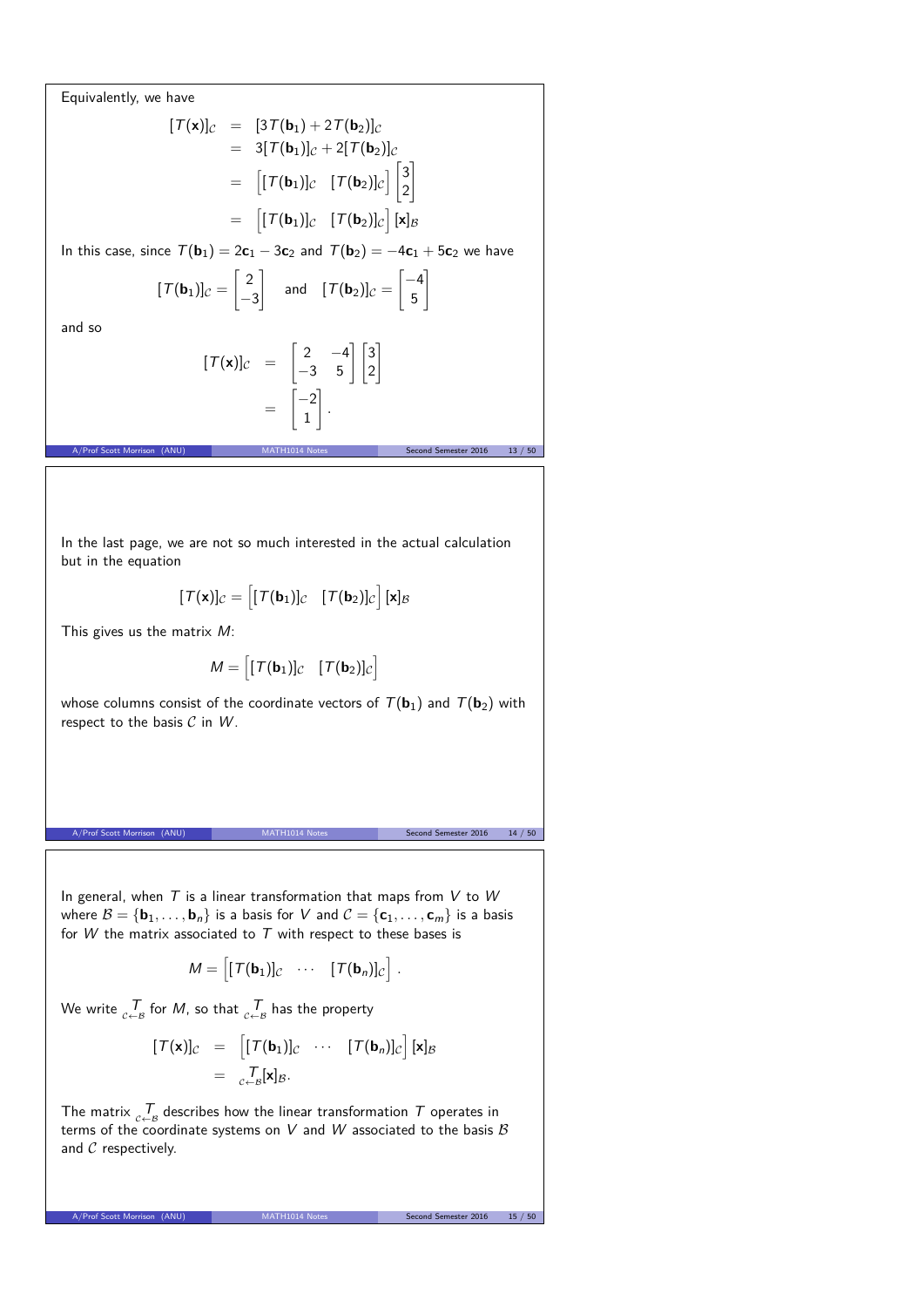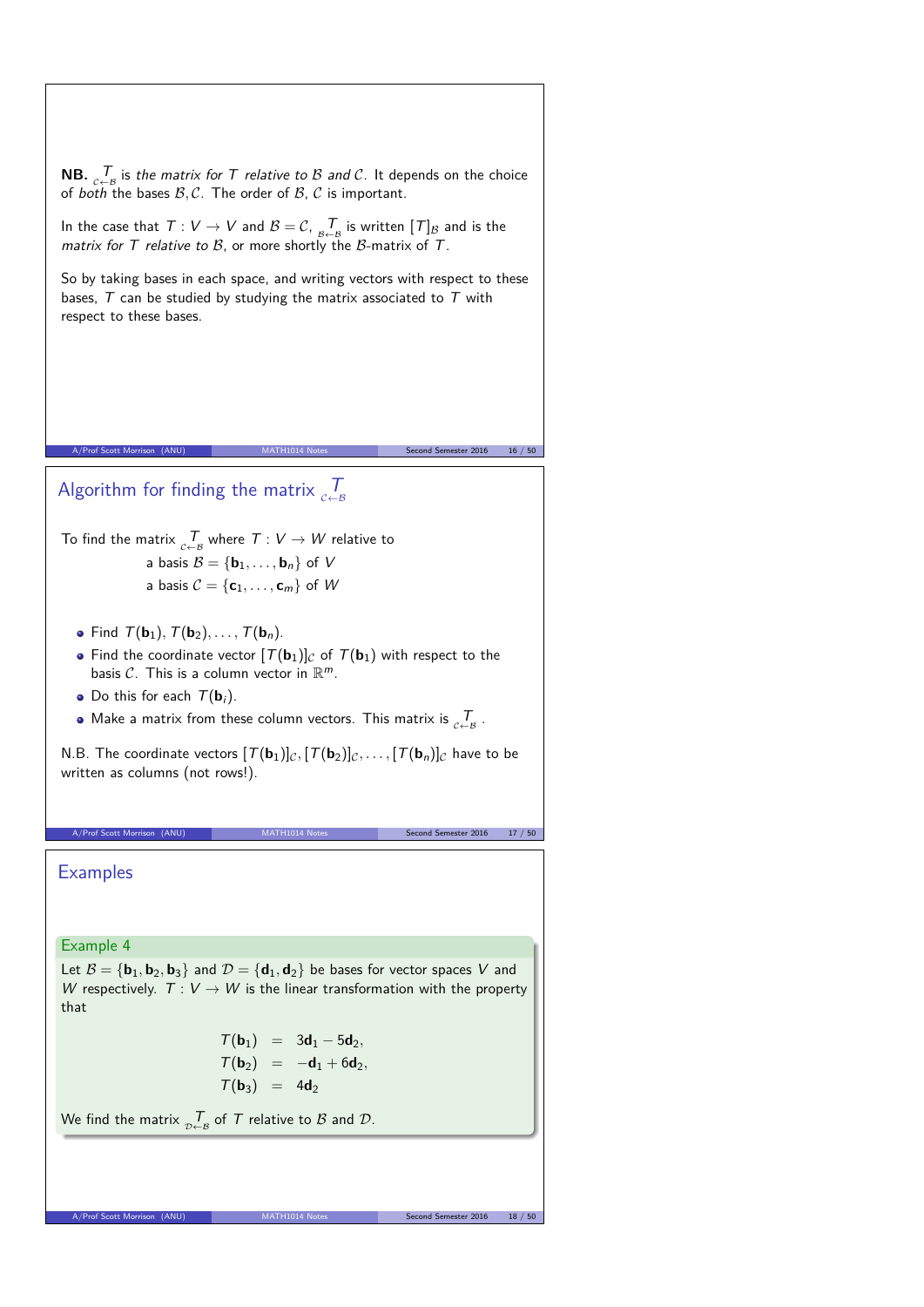We have

and

$$
[\mathcal{T}(\mathbf{b}_1)]_{\mathcal{D}} = \begin{bmatrix} 3 \\ -5 \end{bmatrix}, [\mathcal{T}(\mathbf{b}_2)]_{\mathcal{D}} = \begin{bmatrix} -1 \\ 6 \end{bmatrix}
$$

$$
[\mathcal{T}(\mathbf{b}_3)]_{\mathcal{D}} = \begin{bmatrix} 0 \\ 4 \end{bmatrix}
$$

4

6 1

1

This gives

$$
\begin{array}{rcl}\nT_{\mathcal{D}\leftarrow\mathcal{B}} & = & \left[ [T(\mathbf{b}_1)]_{\mathcal{D}} & [T(\mathbf{b}_3)]_{\mathcal{D}} & [T(\mathbf{b}_3)]_{\mathcal{D}} \right] \\
& = & \left[ \begin{array}{ccc} 3 & -1 & 0 \\ -5 & 6 & 4 \end{array} \right].\n\end{array}
$$

A/Prof Scott Morrison (ANU) MATH1014 Notes Second Semester 2016 19 / 50

Example 5

Define  $T: \mathbb{P}_2 \to \mathbb{R}^2$  by

$$
\mathcal{T}(\rho(t)) = \begin{bmatrix} \rho(0) + \rho(1) \\ \rho(-1) \end{bmatrix}.
$$

(a) Show that  $T$  is a linear transformation.

- (b) Find the matrix  $\overline{f}$  of  $\overline{T}$  relative to the standard bases  $B = \{1, t, t^2\}$ and  $\mathcal{E} = {\mathbf{e}_1, \mathbf{e}_2} \in \mathbb{F}^2$  of  $\mathbb{P}_2$  and  $\mathbb{R}^2$ .
- (a) This is an exercise for you.

combinations of the vectors in  $\mathcal{E}$ ).

A/Prof Scott Morrison (ANU) MATH1014 Notes Second Semester 2016 20 / 50  $MATH1014$  Notes  $\mathbf{S}$  is step in  $\mathbf{S}$  the vectors in B under T (as linear T (as linear T (as linear T (as linear T (as linear T ) is defined by

$$
T(1) = \begin{bmatrix} 1+1 \\ 1 \end{bmatrix} = \begin{bmatrix} 2 \\ 1 \end{bmatrix} = 2\mathbf{e}_1 + \mathbf{e}_2
$$

$$
T(t) = \begin{bmatrix} 0+1 \\ -1 \end{bmatrix} = \begin{bmatrix} 1 \\ -1 \end{bmatrix} = \mathbf{e}_1 - \mathbf{e}_2
$$

$$
T(t^2) = \begin{bmatrix} 0+1 \\ 1 \end{bmatrix} = \begin{bmatrix} 1 \\ 1 \end{bmatrix} = \mathbf{e}_1 + \mathbf{e}_2.
$$

• <u>STEP 2</u> We find the coordinate vectors of  $T(1)$ ,  $T(t)$ ,  $T(t^2)$  in the basis  $\mathcal{E}$ :

$$
[\mathcal{T}(1)]_{\mathcal{E}} = \begin{bmatrix} 2 \\ 1 \end{bmatrix}, \qquad [\mathcal{T}(t)]_{\mathcal{E}} = \begin{bmatrix} 1 \\ -1 \end{bmatrix}, \qquad [\mathcal{T}(t^2)]_{\mathcal{E}} = \begin{bmatrix} 1 \\ 1 \end{bmatrix}
$$

• **STEP 3** We form the matrix whose columns are the coordinate vectors in step 2

$$
\mathcal{T}_{\varepsilon \leftarrow \mathcal{B}} = \begin{bmatrix} 2 & 1 & 1 \\ 1 & -1 & 1 \end{bmatrix}
$$

A/Prof Scott Morrison (ANU) MATH1014 Notes Second Semester 2016 21 / 50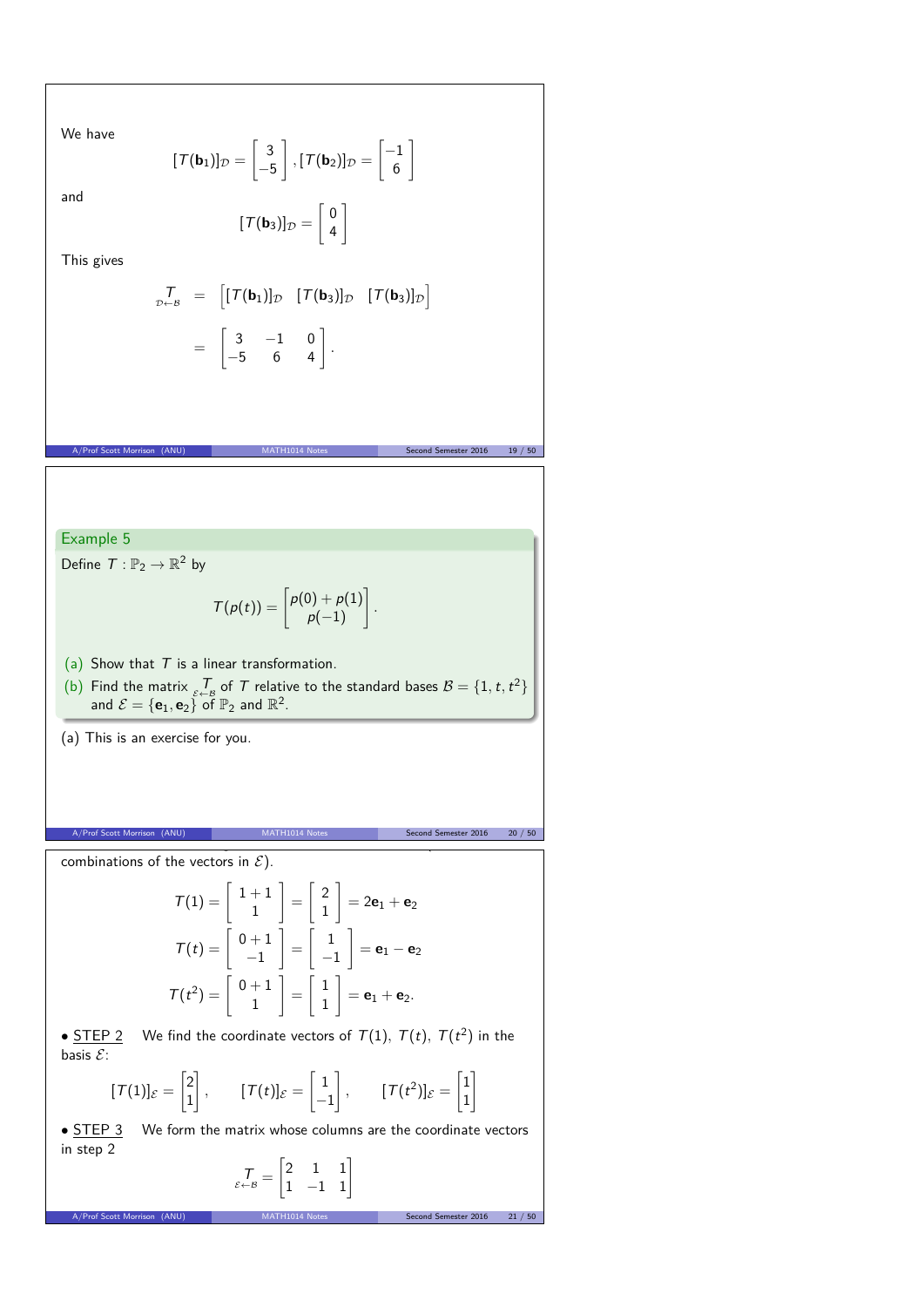#### Example 6

Let  $V = \text{Span}\{\sin t, \cos t\}$ , and  $D: V \to V$  the linear transformation  $D: f \mapsto f'$ . Let  $\mathbf{b}_1 = \sin t, \mathbf{b}_2 = \cos t, \mathcal{B} = {\mathbf{b}_1, \mathbf{b}_2}$ , a basis for V. We find the matrix of  $T$  with respect to the basis  $B$ .

• **STEP 1** We have

$$
D(\mathbf{b}_1)=\cos t=0\mathbf{b}_1+1\mathbf{b}_2,
$$

$$
D(\mathbf{b}_2)=-\sin t=-1\mathbf{b}_1+0\mathbf{b}_2.
$$

• STEP 2 From this we have

$$
[D(\mathbf{b}_1)]_{\mathcal{B}} = \begin{bmatrix} 0 \\ 1 \end{bmatrix}, [D(\mathbf{b}_2)]_{\mathcal{B}} = \begin{bmatrix} -1 \\ 0 \end{bmatrix},
$$

• STEP 3 So that

$$
[D]_{\mathcal{B}} = \begin{bmatrix} [\mathcal{T}(\mathbf{b}_1)_{\mathcal{B}} & [\mathcal{T}(\mathbf{b}_2)]_{\mathcal{B}} \end{bmatrix} = \begin{bmatrix} 0 & -1 \\ 1 & 0 \end{bmatrix}.
$$

A/Prof Scott Morrison (ANU) MATH1014 Notes Second Semester 2016 22 / 50

Let  $f(t) = 4 \sin t - 6 \cos t$ . We can use the matrix we have just found to

get the derivative of 
$$
f(t)
$$
. Now  $[f(t)]_B = \begin{bmatrix} 4 \\ -6 \end{bmatrix}$ . Then

$$
[D(f(t))]_{\mathcal{B}} = [D]_{\mathcal{B}}[f(t)]_{\mathcal{B}}
$$
  
= 
$$
\begin{bmatrix} 0 & -1 \\ 1 & 0 \end{bmatrix} \begin{bmatrix} 4 \\ -6 \end{bmatrix}
$$
  
= 
$$
\begin{bmatrix} 6 \\ 4 \end{bmatrix}.
$$

This, of course gives

$$
f'(t)=6\sin t+4\cos t
$$

which is what we would expect.

A/Prof Scott Morrison (ANU) MATH1014 Notes Second Semester 2016 23 / 50

### Example 7

Let  $M_{2\times 2}$  be the vector space of  $2\times 2$  matrixes and let  $\mathbb{P}_2$  be the vector space of polynomials of degree at most 2. Let  $T : M_{2\times 2} \to \mathbb{P}_2$  be the linear transformation given by

$$
T\left(\begin{bmatrix} a & b \\ c & d \end{bmatrix}\right) = a + b + c + (a - c)x + (a + d)x^{2}.
$$

We find the matrix of  $T$  with respect to the basis  $B =$  $\left\{ \begin{bmatrix} 1 & 0 \\ 0 & 0 \end{bmatrix}, \right.$  $\begin{bmatrix} 0 & 1 \\ 0 & 0 \end{bmatrix}$  $\begin{bmatrix} 0 & 0 \\ 1 & 0 \end{bmatrix}$  $\begin{bmatrix} 0 & 0 \\ 0 & 1 \end{bmatrix}$  for  $M_{2\times 2}$  and the standard basis  $\mathcal{C} = \{1, x, x^2\}$  for  $\mathbb{P}_2$ .

A/Prof Scott Morrison (ANU) MATH1014 Notes Second Semester 2016 24 / 50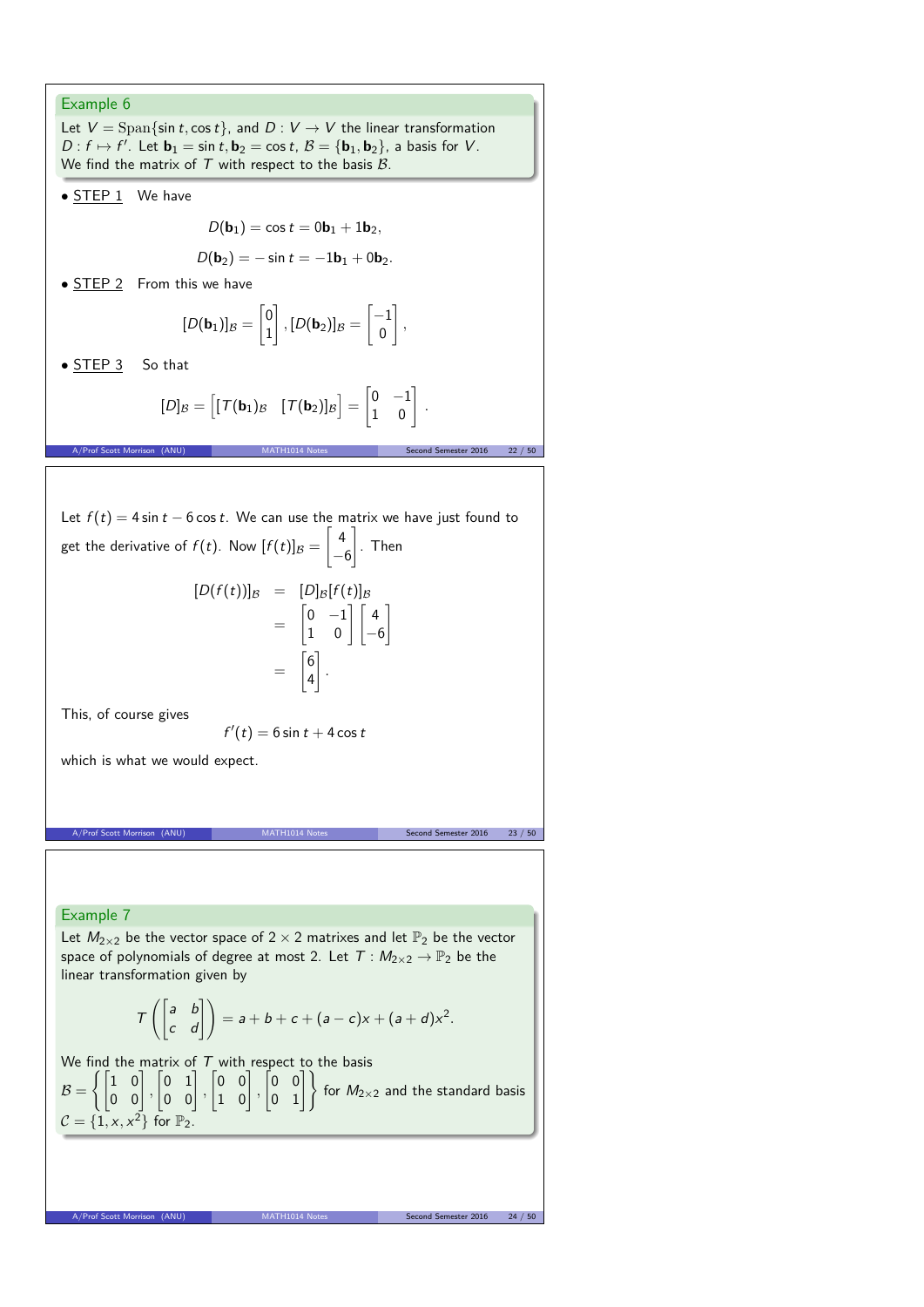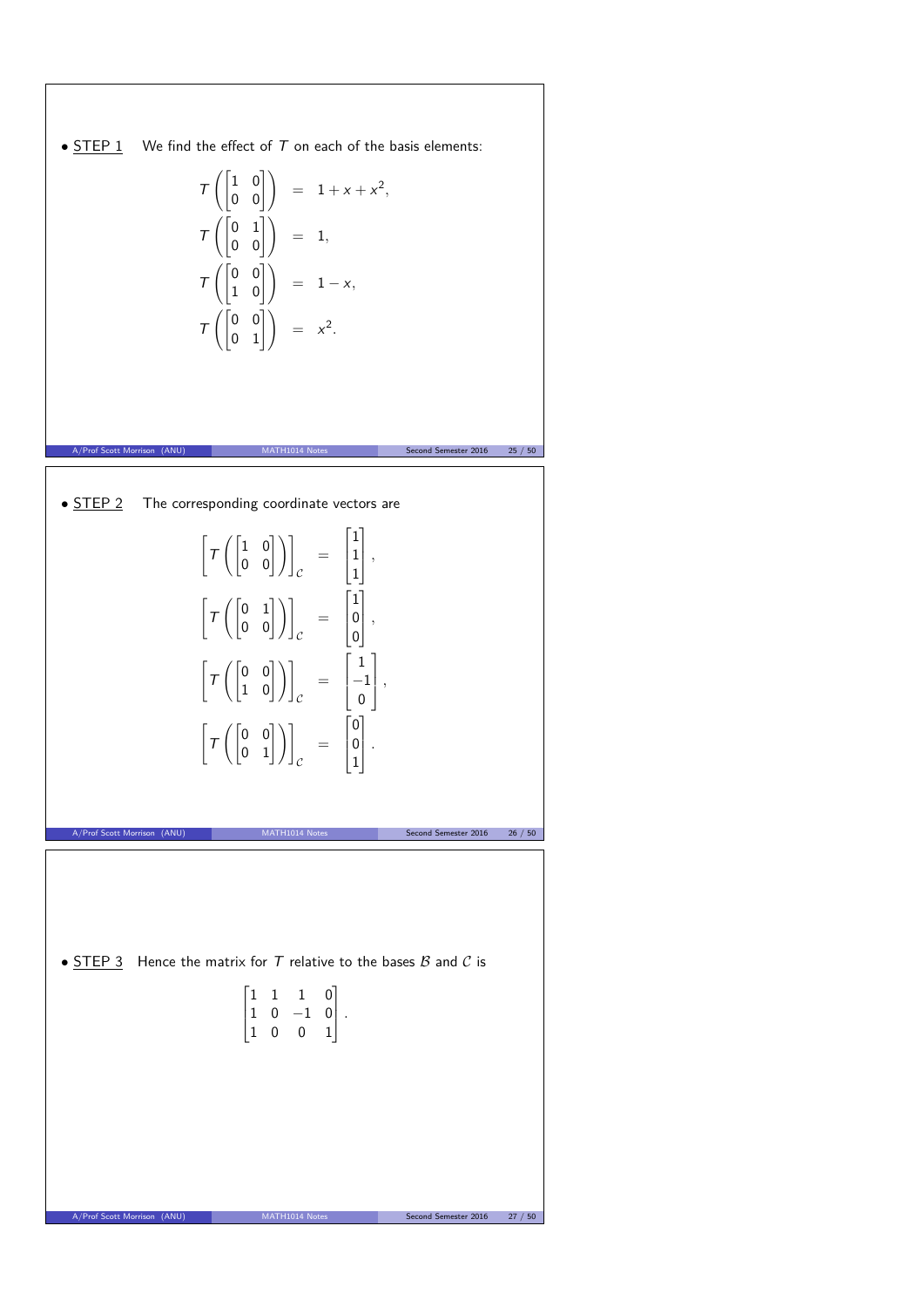Example 8 We consider the linear transformation  $H: \mathbb{P}_2 \to M_{2\times 2}$ 

given by

$$
H(a + bx + cx^{2}) = \begin{bmatrix} a + b & a - b \\ c & c - a \end{bmatrix}
$$

We find the matrix of H with respect to the standard basis  $C = \{1, x, x^2\}$ for  $\mathbb{P}_2$  and

A/Prof Scott Morrison (ANU) MATH1014 Notes Second Semester 2016 28 / 50

 $\mathcal{B} =$  $\left\{ \begin{bmatrix} 1 & 0 \\ 0 & 0 \end{bmatrix}, \right.$  $\begin{bmatrix} 0 & 1 \\ 0 & 0 \end{bmatrix}$  $\begin{bmatrix} 0 & 0 \\ 1 & 0 \end{bmatrix}$  $\begin{bmatrix} 0 & 0 \\ 0 & 1 \end{bmatrix}$  for  $M_{2\times 2}$ .

•  $STEP 1$  We find the effect of H on each of the basis elements:

$$
H(1) = \begin{bmatrix} 1 & 1 \\ 0 & -1 \end{bmatrix}, \quad H(x) = \begin{bmatrix} 1 & -1 \\ 0 & 0 \end{bmatrix}, H(x^2) = \begin{bmatrix} 0 & 0 \\ 1 & 1 \end{bmatrix}.
$$

• **STEP 2** The corresponding coordinate vectors are

$$
[H(1)]_{\mathcal{B}} = \begin{bmatrix} 1 \\ 1 \\ 0 \\ -1 \end{bmatrix}, \quad [H(x)]_{\mathcal{B}} = \begin{bmatrix} 1 \\ -1 \\ 0 \\ 0 \end{bmatrix}, [H(x^2)]_{\mathcal{B}} = \begin{bmatrix} 0 \\ 0 \\ 1 \\ 1 \end{bmatrix}.
$$

A/Prof Scott Morrison (ANU) MATH1014 Notes Second Semester 2016 29 / 50

•  $STEP 3$  Hence the matrix for H relative to the bases  $C$  and  $B$  is</u>

$$
\begin{bmatrix} 1 & 1 & 0 \\ 1 & -1 & 0 \\ 0 & 0 & 1 \\ -1 & 0 & 1 \end{bmatrix}
$$

*.*

A/Prof Scott Morrison (ANU) MATH1014 Notes Second Semester 2016 30 / 50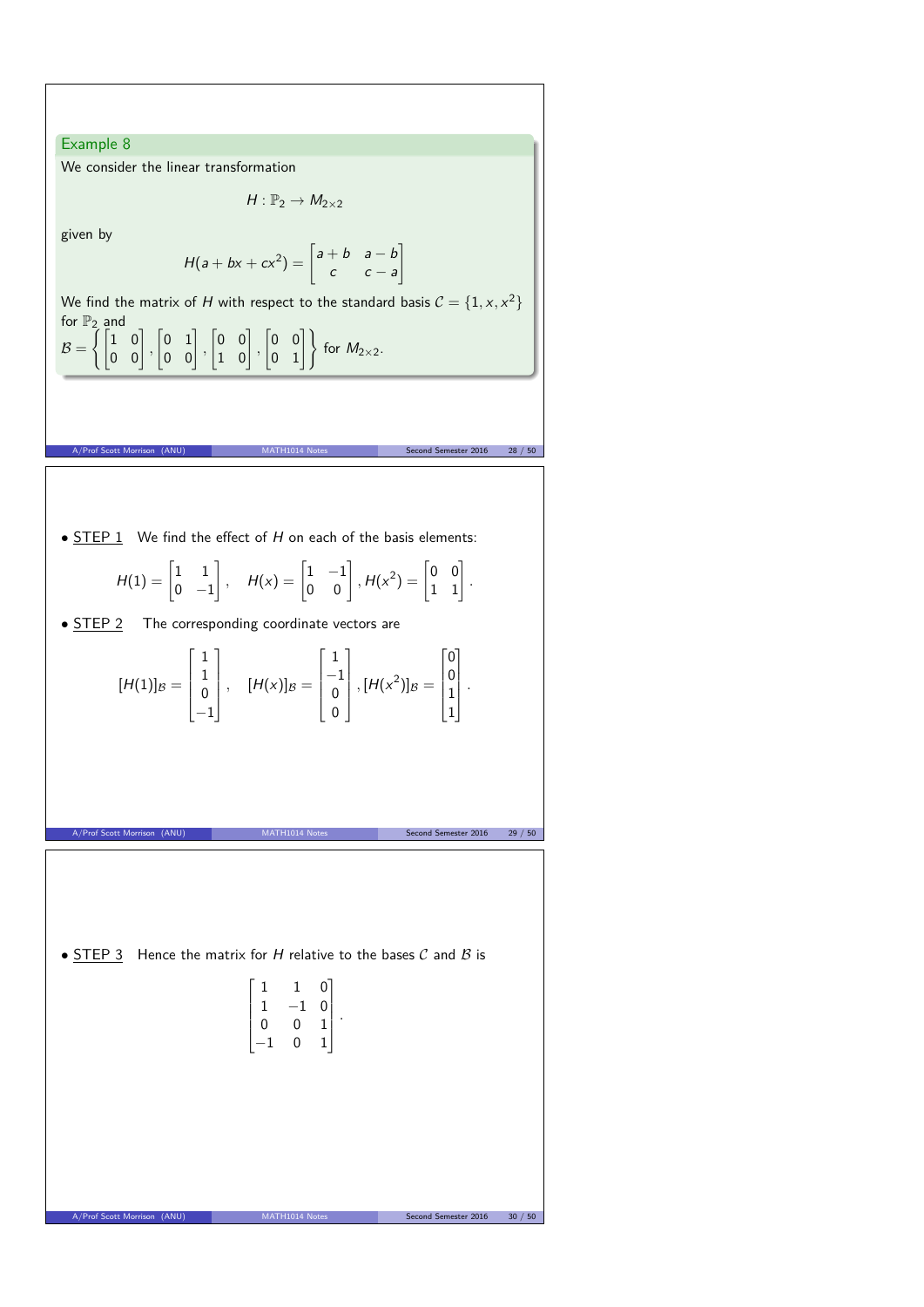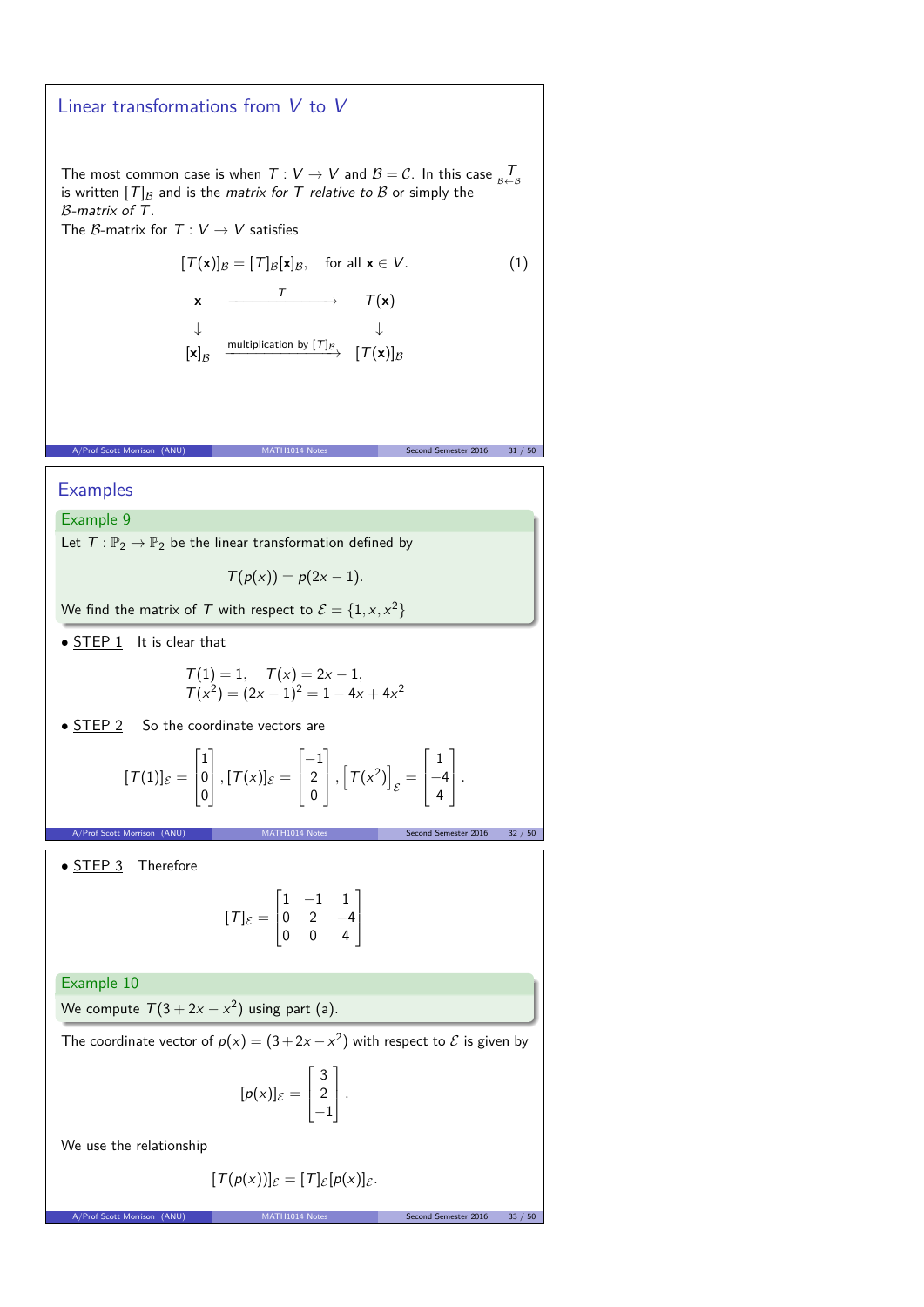This gives  
\n
$$
[T(3+2x-x^2)]_c = [T(\rho(x))]_c
$$
\n
$$
= [T]_c[\rho(x)]_c
$$
\n
$$
= \begin{bmatrix} 1 & -1 & 1 \\ 0 & 2 & -4 \\ 0 & 0 & 4 \end{bmatrix} \begin{bmatrix} 3 \\ 2 \\ -1 \end{bmatrix}
$$
\n
$$
= \begin{bmatrix} 1 & -1 & 1 \\ 0 & 2 & -4 \\ -4 & -4 \end{bmatrix}
$$
\nIt follows that  $T(3+2x-x^2) = 8x-4x^2$ .  
\nA, Find Sant Mertane (A40.)  
\n**EXAMPLE 11**  
\nConsider the linear transformation  $F : M_{2\times 2} \rightarrow M_{2\times 2}$  given by  
\n
$$
F(A) = A + A^T
$$
\nwhere  $A = \begin{bmatrix} a & b \\ c & d \end{bmatrix}$ .  
\nWe use the basis  
\n
$$
B = \left\{ \begin{bmatrix} 1 & 0 \\ 0 & 0 \end{bmatrix}, \begin{bmatrix} 0 & 1 \\ 0 & 0 \end{bmatrix}, \begin{bmatrix} 0 & 0 \\ 1 & 0 \end{bmatrix}, \begin{bmatrix} 0 & 0 \\ 0 & 1 \end{bmatrix} \right\}
$$
 for  $M_{2\times 2}$  to find a matrix representation for  $T$ .  
\nA, find start Mertries (A40.)  
\n**More explicitly**  $F$  is given by  
\n
$$
F\left( \begin{bmatrix} a & b \\ c & d \end{bmatrix} \right) = \begin{bmatrix} a & b \\ c & d \end{bmatrix} + \begin{bmatrix} a & c \\ b & d \end{bmatrix} = \begin{bmatrix} 2a & b+c \\ b+c & 2d \end{bmatrix}
$$
\n**Solution**  
\n**Solution**  
\n**More explicitly**  $F$  is given by  
\n
$$
F\left( \begin{bmatrix} 1 & 0 \\ 0 & 0 \end{bmatrix} \right) = \begin{bmatrix} 2 & 0 \\ 0 & 0 \end{bmatrix}, F\left( \begin{bmatrix} 0 & 1 \\ 0 & 0 \end{bmatrix} \right) = \begin{bmatrix} 0 & 1 \\ 1 & 0 \end{bmatrix},
$$
\n
$$
F\left( \begin{bmatrix
$$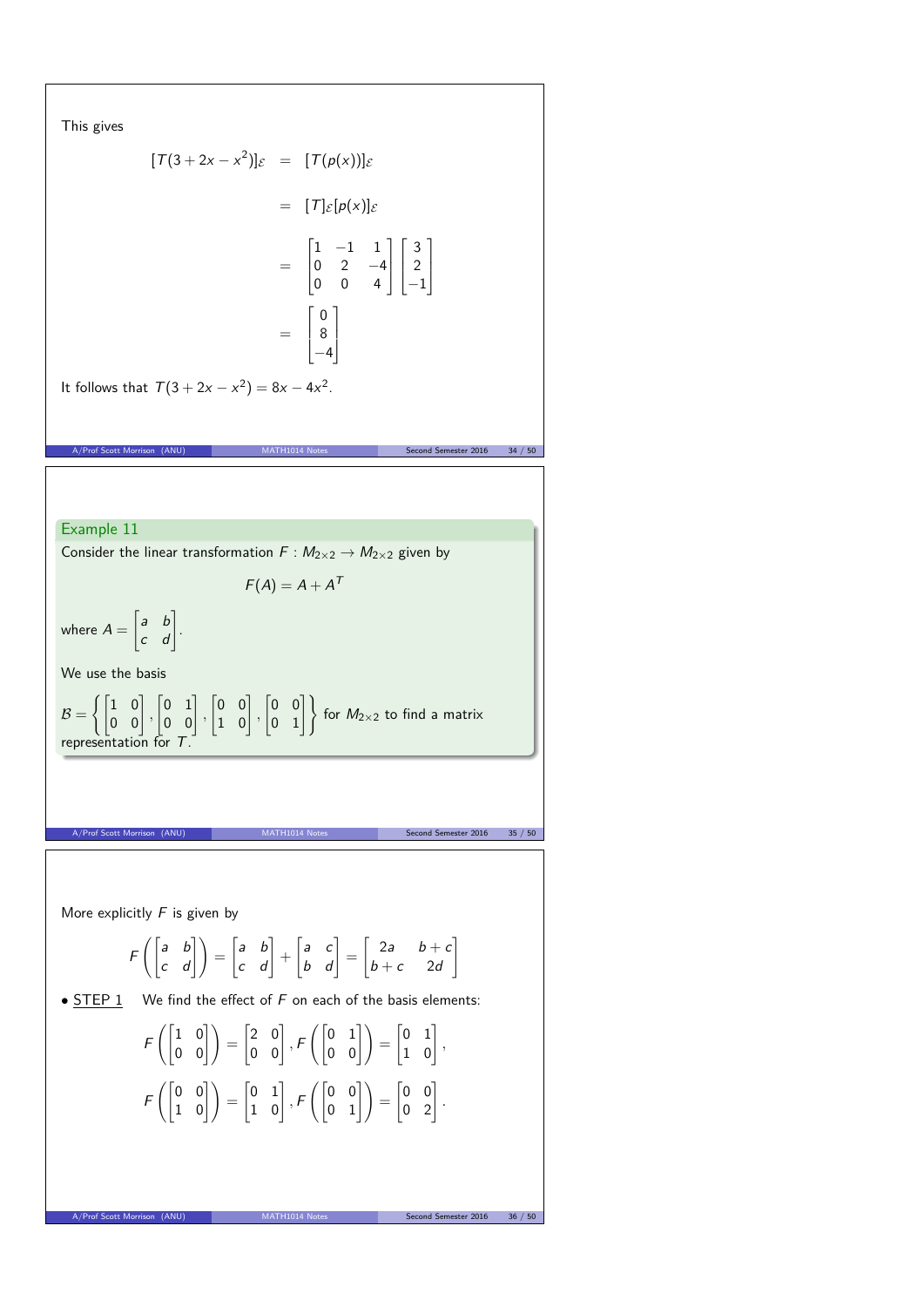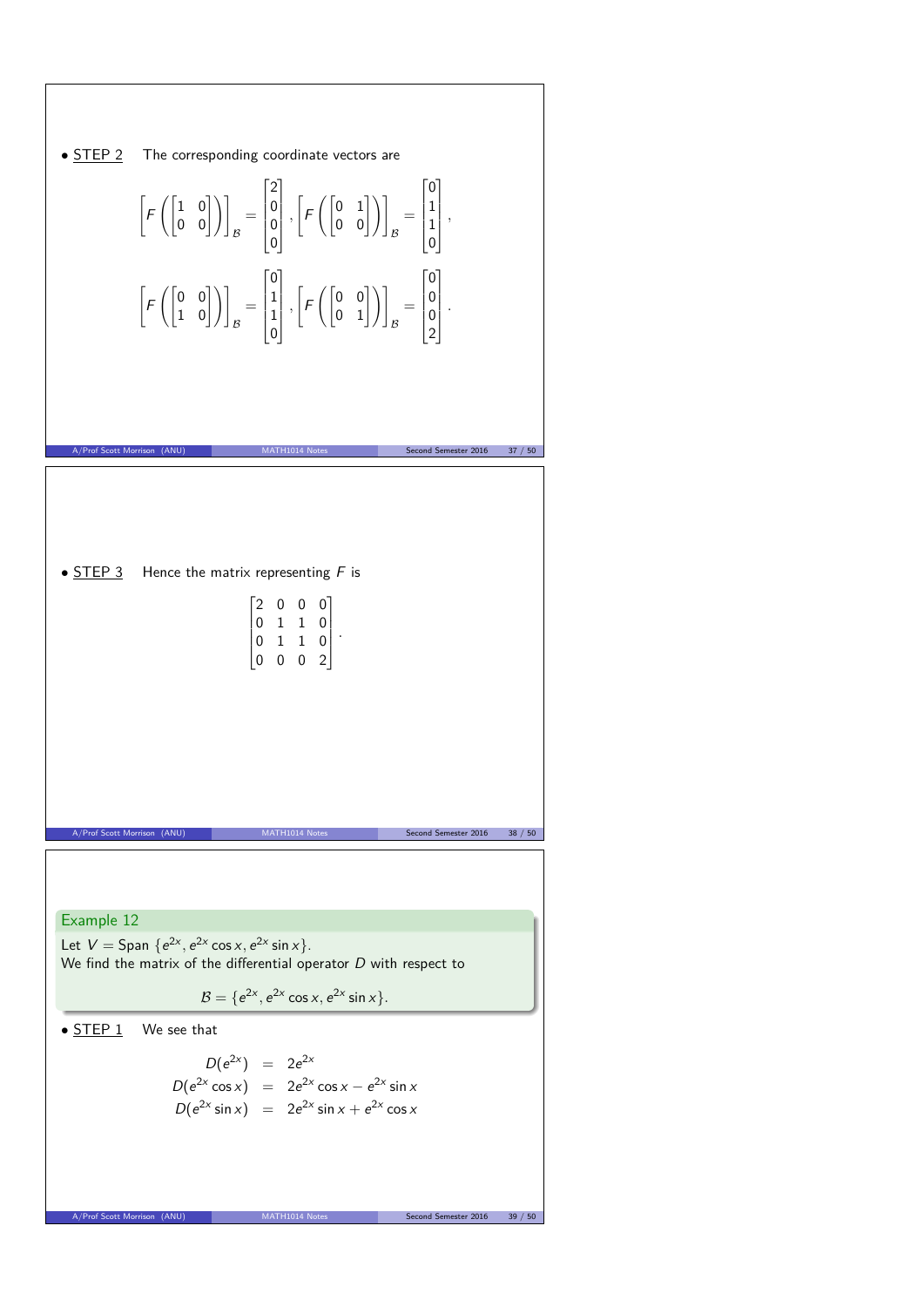• STEP 2 So the coordinate vectors are  
\n
$$
[D(e^{2x})]_B = \begin{bmatrix} 2 \\ 0 \\ 0 \end{bmatrix}, [D(e^{2x} \cos x)]_B = \begin{bmatrix} 0 \\ 2 \\ -1 \end{bmatrix},
$$
\nand 
$$
[D(e^{2x} \sin x)]_B = \begin{bmatrix} 0 \\ 1 \\ 2 \end{bmatrix}.
$$
\n• STEP 3 Hence  
\n
$$
[D]_B = \begin{bmatrix} 2 & 0 & 0 \\ 0 & 2 & 1 \\ 0 & -1 & 2 \end{bmatrix}.
$$
\n• EXAMPLE 3 Hence  
\n
$$
[D]_B = \begin{bmatrix} 2 & 0 & 0 \\ 0 & 2 & 1 \\ 0 & -1 & 2 \end{bmatrix}.
$$
\n
$$
A.PW \text{ Sott Marnson (AWI)}
$$
\n
$$
MTHI Q11R Res = \begin{bmatrix} 2 & 0 & 0 \\ 0 & 2 & 1 \\ 0 & -1 & 2 \end{bmatrix}.
$$
\nWe use this result to find the derivative of  
\n
$$
[f]_B = \begin{bmatrix} 3 \\ -1 \\ 2 \end{bmatrix}.
$$
\nWe do this calculation using  
\n
$$
[D(f)]_B = [D]_B[f]_B.
$$
\n
$$
A.PW \text{ Scut Marnson (AWI)}
$$
\n
$$
MTHI Q11R Res = \begin{bmatrix} 2 & 0 & 0 \\ 0 & 2 & 1 \\ 0 & -1 & 2 \end{bmatrix} \begin{bmatrix} 3 \\ -1 \\ 2 \end{bmatrix}.
$$
\nThis gives  
\n
$$
[D(f)]_B = [D]_B[f]_B
$$
\n
$$
= \begin{bmatrix} 6 \\ 0 \\ 0 \end{bmatrix}.
$$
\nThis indicates that  
\n
$$
f'(x) = 6e^{2x} + 5e^{2x} \sin x.
$$
\nYou should check this result by differentiation.  
\n
$$
A.PW \text{ Sott Marnon (AWI)}
$$
\n
$$
A.PW \text{ Sott Marnon (AWI)}
$$
\n
$$
A.PW \text{ Sott Marnon (AWI)}
$$
\n
$$
A.PW \text{ Sott Marnon (AWI)}
$$
\n
$$
A.PW \text{ Sott Mernon (AW
$$

Τ

┑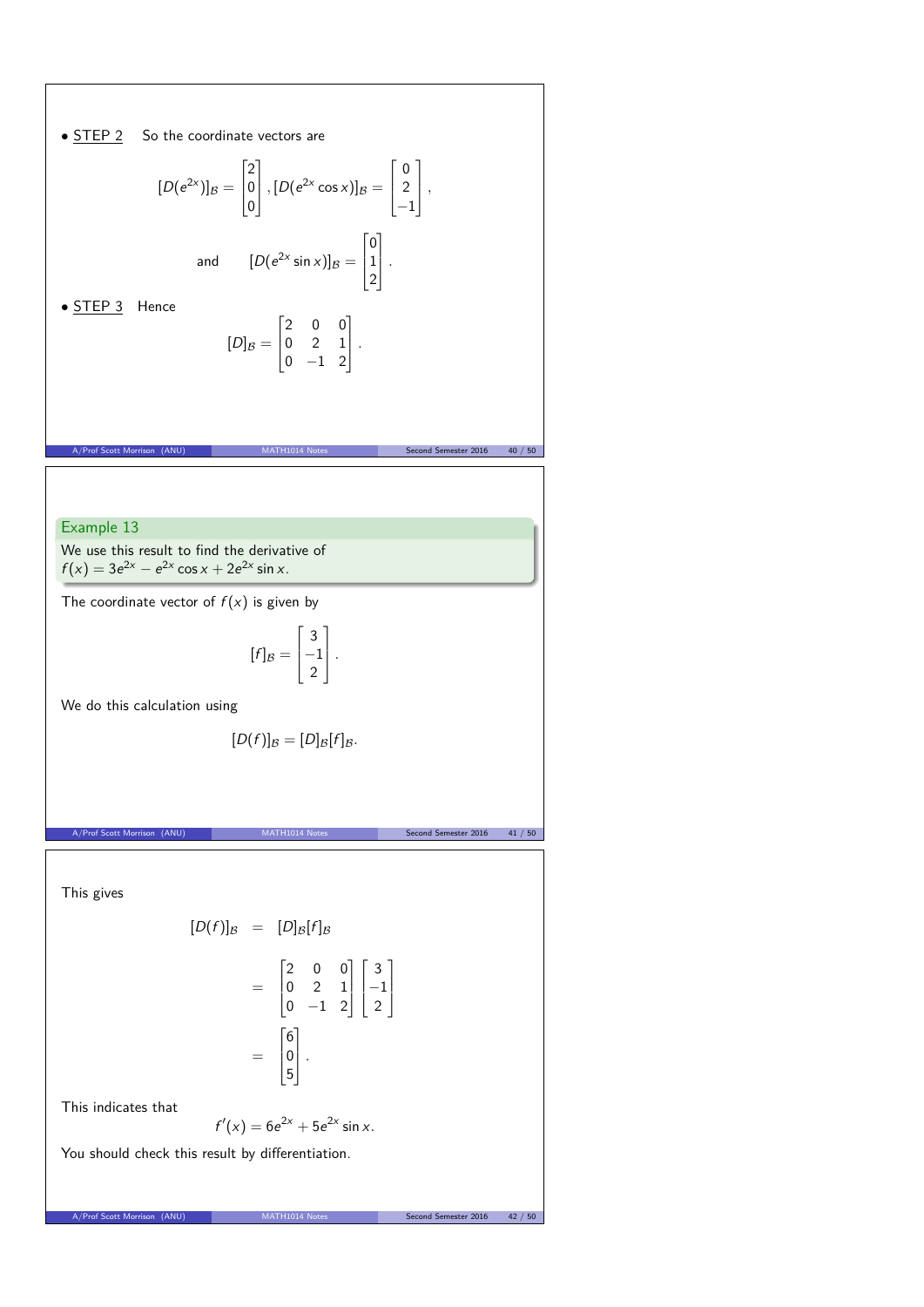#### Example 14

We use the previous result to find  $\int (4e^{2x} - 3e^{2x} \sin x) dx$ 

We recall that with the basis  $B = \{e^{2x}, e^{2x} \cos x, e^{2x} \sin x\}$  the matrix representation of the differential operator  $D$  is given by

$$
[D]_B = \begin{bmatrix} 2 & 0 & 0 \\ 0 & 2 & 1 \\ 0 & -1 & 2 \end{bmatrix}.
$$

We also notice that  $[D]_B$  is invertible with inverse:

$$
[D]_B^{-1} = \begin{bmatrix} 1/2 & 0 & 0 \\ 0 & 2/5 & -1/5 \\ 0 & 1/5 & 2/5 \end{bmatrix}.
$$

A/Prof Scott Morrison (ANU) MATH1014 Notes Second Semester 2016 43 / 50

The coordinate vector of  $4e^{2x} - 3e^{2x} \sin x$  with respect to the basis B is given by  $\Gamma$  $\mathbf{I}$  $\mathbf{I}$ 4 0 −3 1 . We use this together with the inverse of  $[D]_B$  to find the antiderivative  $\int (4e^{2x} - 3e^{2x} \sin x) dx$ :

$$
[D]_B^{-1}[4e^{2x} - 3e^{2x}]_B = \begin{bmatrix} 1/2 & 0 & 0 \\ 0 & 2/5 & -1/5 \\ 0 & 1/5 & 2/5 \end{bmatrix} \begin{bmatrix} 4 \\ 0 \\ -3 \end{bmatrix} = \begin{bmatrix} 2 \\ 3/5 \\ -6/5 \end{bmatrix}.
$$

So the antiderivative of  $4e^{2x} - 3e^{2x}$  in the vector space V is  $2e^{2x} + \frac{3}{5}e^{2x} \cos x - \frac{6}{5}e^{2x} \sin x$ , and we can deduce that  $\int (4e^{2x} - 3e^{2x} \sin x) dx = 2e^{2x} + \frac{3}{5}e^{2x} \cos x - \frac{6}{5}e^{2x} \sin x + C$  where C denotes a constant.

A/Prof Scott Morrison (ANU) MATH1014 Notes Second Semester 2016 44 / 50

## Linear transformations and diagonalisation

In an applied problem involving  $\mathbb{R}^n$ , a linear transformation  $T$  usually appears as a matrix transformation  $x \mapsto Ax$ . If A is diagonalisable, then there is a basis  $\mathcal B$  for  $\mathbb R^n$  consisting of eigenvectors of  $A$ . In this case the  $B$ -matrix for  $T$  is diagonal, and diagonalising  $A$  amounts to finding a diagonal matrix representation of  $x \mapsto Ax$ .

#### Theorem

Suppose  $A = PDP^{-1}$ , where D is a diagonal  $n \times n$  matrix. If B is the basis for  $\mathbb{R}^n$  formed by the columns of P, then D is the B-matrix for the transformation  $x \mapsto Ax$ .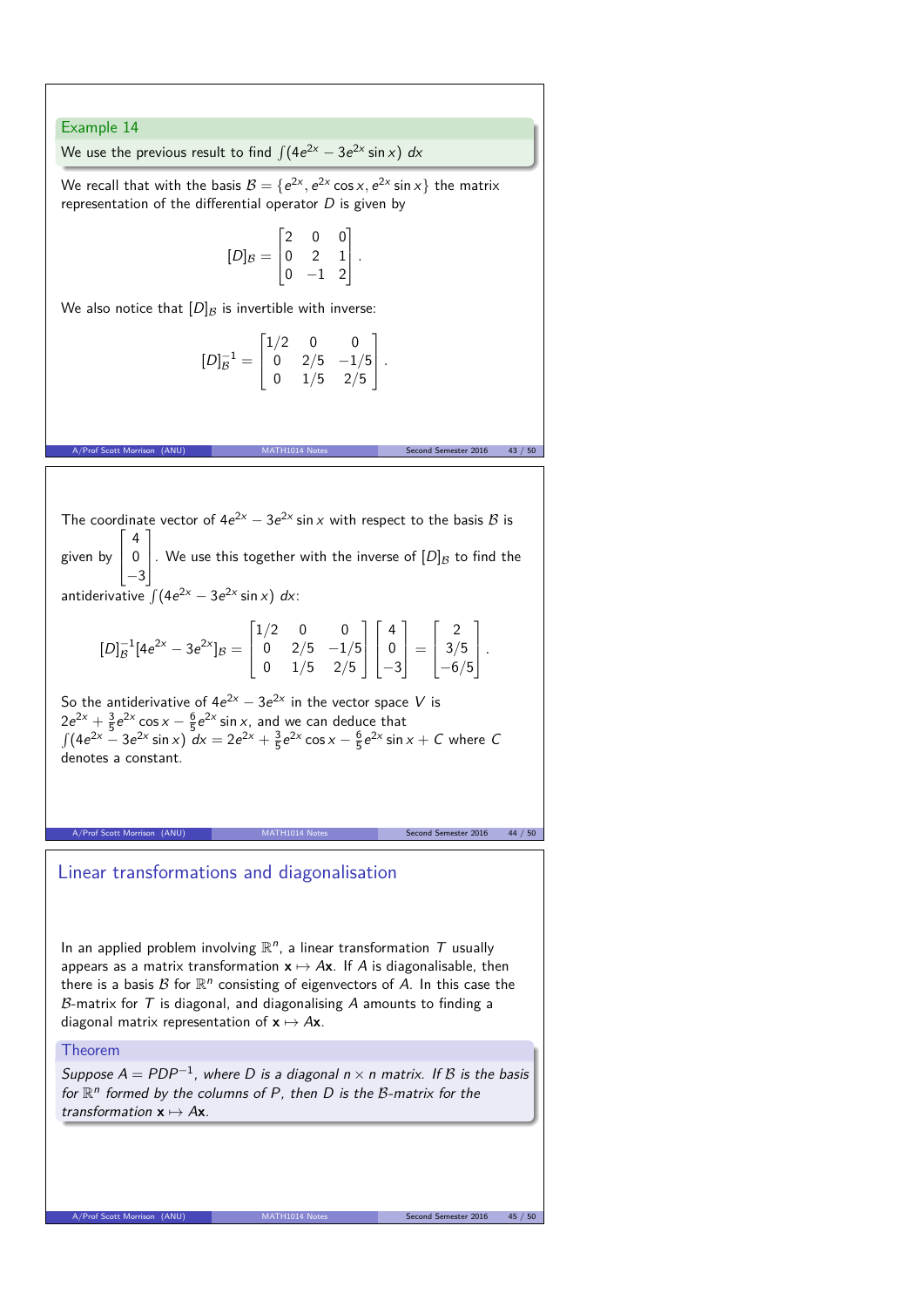## Proof. Denote the columns of P by  $\mathbf{b}_1, \mathbf{b}_2, \ldots, \mathbf{b}_n$ , so that  $\mathcal{B} = {\mathbf{b}_1, \mathbf{b}_2, \ldots, \mathbf{b}_n}$ and  $P = \begin{bmatrix} \mathbf{b}_1 & \mathbf{b}_2 & \cdots & \mathbf{b}_n \end{bmatrix}$ . In this case,  $P$  is the change of coordinates matrix  $P_B$  where  $P[\mathbf{x}]_{\mathcal{B}} = \mathbf{x}$  and  $[\mathbf{x}]_{\mathcal{B}} = P^{-1}\mathbf{x}$ *.* If T is defined by  $T(\mathbf{x}) = A\mathbf{x}$  for  $\mathbf{x}$  in  $\mathbb{R}^n$ , then  $[\mathcal{T}]_{\mathcal{B}} = [[\mathcal{T}(\mathbf{b}_1)]_{\mathcal{B}} \cdots \mathcal{T}(\mathbf{b}_n)]_{\mathcal{B}}]$  $= \begin{bmatrix} [A\mathbf{b}_1]_{\mathcal{B}} & \cdots & [A\mathbf{b}_n]_{\mathcal{B}} \end{bmatrix}$  $= \begin{bmatrix} P^{-1}A\mathbf{b}_1 & \cdots & P^{-1}A\mathbf{b}_n \end{bmatrix}$  $= P^{-1}A \begin{bmatrix} \mathbf{b}_1 & \mathbf{b}_2 & \cdots & \mathbf{b}_n \end{bmatrix}$  $= P^{-1}AP = D$  $\Box$ A/Prof Scott Morrison (ANU) MATH1014 Notes Second Semester 2016 46 / 50 In the proof of the previous theorem the fact that  $D$  is diagonal is never used. In fact the following more general result holds: If an  $n \times n$  matrix A is similar to a matrix C with  $A = PCP^{-1}$ , then C is the B-matrix of the transformation  $\mathbf{x} \to A\mathbf{x}$  where B is the basis of  $\mathbb{R}^n$ formed by the columns of P. A/Prof Scott Morrison (ANU) MATH1014 Notes Second Semester 2016 47 / 50 Example Example 15  $\begin{bmatrix} 4 & -2 \\ -1 & 3 \end{bmatrix}$ Consider the matrix  $A =$  $. 7$  is the linear transformation  $T: \mathbb{R}^2 \to \mathbb{R}^2$  defined by  $\overline{T}(\mathbf{x}) = A\mathbf{x}$ . We find a basis  $B$  for  $\mathbb{R}^2$  with the property that  $[T]_B$  is diagonal. The first step is to find the eigenvalues and corresponding eigenspaces for A: det $(A - \lambda I)$  = det  $\begin{bmatrix} 4 - \lambda & -2 \\ -1 & 3 - \end{bmatrix}$ 1 −1 3 − *λ*  $= (4 - \lambda)(3 - \lambda) - 2$  $= \lambda^2 - 7\lambda + 10$  $= (\lambda - 2)(\lambda - 5)$ .

A/Prof Scott Morrison (ANU) MATH1014 Notes Second Semester 2016 48 / 50